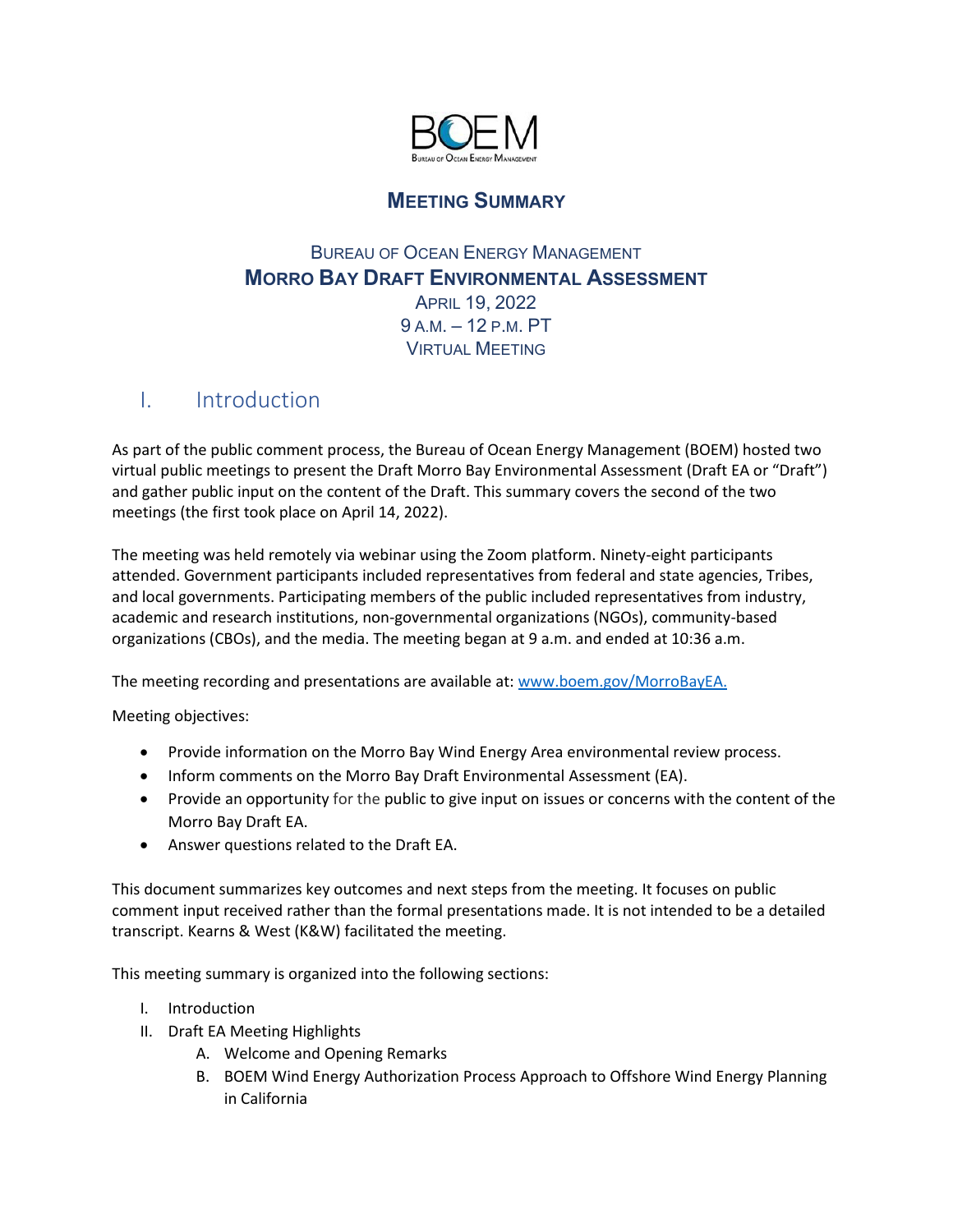- C. Overview of NEPA and the Draft EA
- D. Clarifying Questions and Oral Responses
- E. Public Input Opportunity and Discussion
- F. Closing Remarks
- III. Appendices
	- A. Agenda
	- B. Registered Attendees List
	- C. Public Clarifying Questions and Oral Responses
	- D. Comments and Questions from the Public Input Opportunity
	- E. Poll Results

# II. Draft EA Meeting Highlights

- A. Welcome and Opening Remarks
- *1. Jenna Tourje, Facilitator with Kearns & West*

The meeting opened with a welcome to participants, followed by a summary of meeting objectives and guidance on navigating the Zoom Webinar. The facilitator presented two polls for the participants: the first identified participant affiliations, and the second determined the number of participants planning to provide oral comments at the meeting. Appendix E contains polling results.

#### *2. Richard (Rick) Yarde, Environmental Analysis Section Chief, BOEM Pacific Office*

Richard Yarde explained BOEM's renewable energy authority and BOEM's directives to provide advance lease sales and complete review of at least sixteen construction and operation plans (COP) by 2025. Mr. Yarde explained how participants could provide public comments.

## B. BOEM Wind Energy Authorization Process Approach to Offshore Wind Energy Planning in California

#### *Jennifer Miller, Acting Renewable Energy Section Chief, BOEM's Pacific Office*

Jennifer Miller presented an overview of BOEM's planning approach for offshore wind energy, BOEM's Offshore Wind Energy Authorization Process, the history of Central Coast offshore wind energy planning, and the status of BOEM's authorization process in the environmental review processes. BOEM shared its offshore wind energy gateway for data collection on a publicly accessible website: [https://caoffshorewind.databasin.org/.](https://caoffshorewind.databasin.org/) Currently, the BOEM Morro Bay WEA is between the planning and analysis phase and leasing phase.

Ms. Miller reiterated the amount of interagency coordination, regulatory processes, and stakeholder engagement and consultation that has and still must occur, noting that there will be another opportunity for a 60-day public comment period after the Proposed Sale Notice that precedes the leasing phase. She explained that there are two areas that BOEM is considering for leasing: the Humboldt WEA and the Morro Bay WEA, both of which will have their own environmental review processes. Following the PSN, BOEM will publish a Final Sale Notice and conduct a Lease Auction. Ms.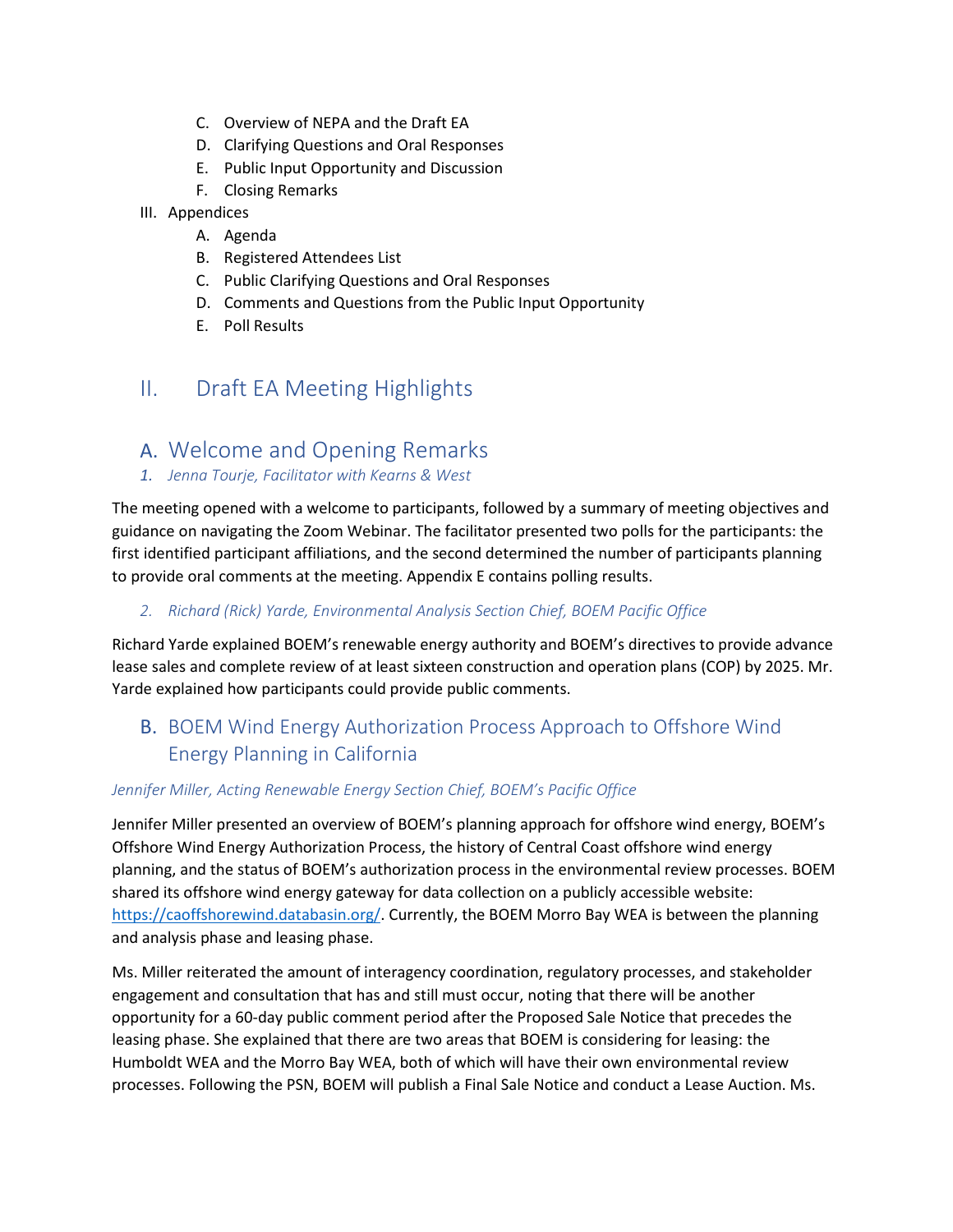Miller asked that further questions on the BOEM California Outer Continental Shelf leasing process be directed to her [\(jennifer.miller@boem.gov\)](mailto:jennifer.miller@boem.gov) and Sara Guiltinan [\(sara.guiltinan@boem.gov\).](mailto:sara.guiltinan@boem.gov).)

# C. Overview of the National Environmental Policy Act (NEPA) Content of the Environmental Assessment (EA)

#### *Lisa Gilbane, Environmental Analysis Section Chief, Office of Environment, BOEM Pacific*

Lisa Gilbane presented an overview of NEPA, the content of the draft EA, and of concurrent consultation efforts. Ms. Gilbane explained that NEPA dictates that BOEM assess the environmental consequences of proposed actions, which for this analysis include the reasonably foreseeable site characterization and assessment activities by a lessee to gather information about the WEA. Her overview of the draft EA noted the environmental resources and socio-cultural considerations analyzed. She also explained that the impacts of COPs are not being considered in the analysis in the Draft EA but will be considered in another NEPA process once a COP is submitted.

Ms. Gilbane highlighted the multiple consultations BOEM is conducting concurrently with NEPA process, including National Historic Preservation Act Section 106, Endangered Species Act, Magnuson-Stevens Fishery Conservation and Management Act, and Coastal Zone Management Act.

Ms. Gilbane emphasized that the PSN will be released for Humboldt and Morro Bay together in Spring/Summer 2022, and there will be a 60-day comment review period. Ms. Gilbane invited participants to submit comments, direct further questions to her [\(Lisa.Gilbane@boem.gov\)](mailto:Lisa.Gilbane@boem.gov) and visit BOEM's website.

# D. Clarifying Questions and Oral Responses

Participating members of the public asked clarifying questions related to the draft EA and NEPA process for the Morro Bay WEA. BOEM provided oral responses during a designated Public Clarifying Question session that covered such topics as:

- Members of the public asked about the PSN leasing and timeline.
- Members of the public asked about the various NEPA environmental reviews and how these processes work. Some asked why the EIS does not occur before the leasing stage. Others requested that the EIS look at the holistic impacts of offshore wind.

Appendix E contains the questions and responses.

## E. Comments and Questions from the Public Input Opportunity

Ms. Tourje invited participants to provide oral public comments. A summary of the public comments organized by key themes is provided below.

- Revise language to include local hires with an accredited apprenticeship: Include the terms "accredited apprenticeship" and "local hires" to guarantee jobs to the local workforce.
- Holistic review: Provide a holistic review when planning and analyzing environmental impacts locally and across wind energy projects.
- Collaborate with fishing communities: Continue collaboration with fishing due to the importance of recreational fishing along the coast of California.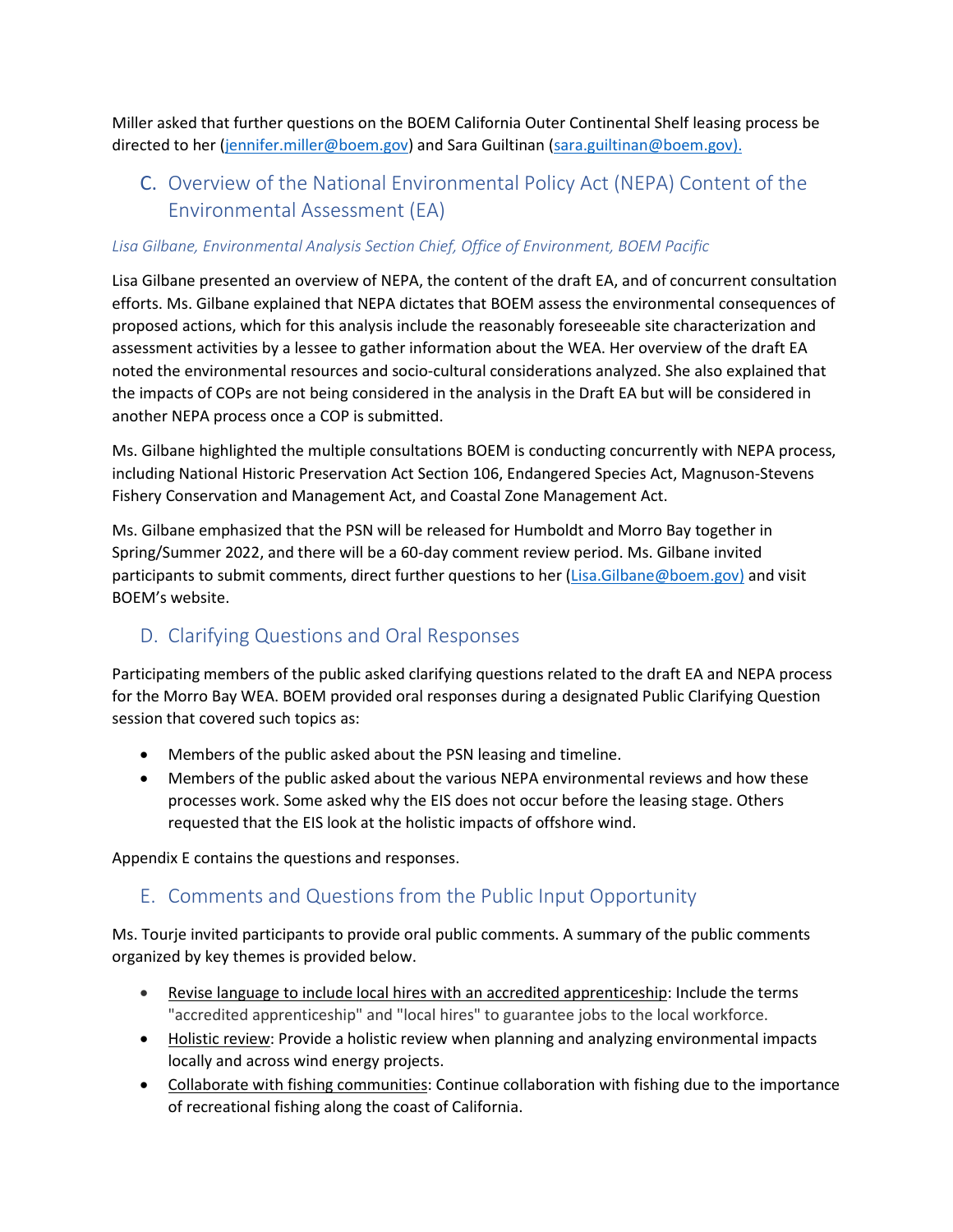Appendix D lists public comments.

## F. Closing Remarks

Lisa Gilbane thanked participants for their time and comments. She encouraged participants to submit further comments via mail and email and to visit [www.boem.gov/MorroBayEA](http://www.boem.gov/MorroBayEA) to and view meeting recordings.

Ms. Gilbane noted the next steps in the environmental review process and that the public comment period ends May 16, 2022, at 11:59 p.m. EST / 8:59 p.m. PST. Comments can be submitted through Regulations.gov under the docket number BOEM-2021-0044.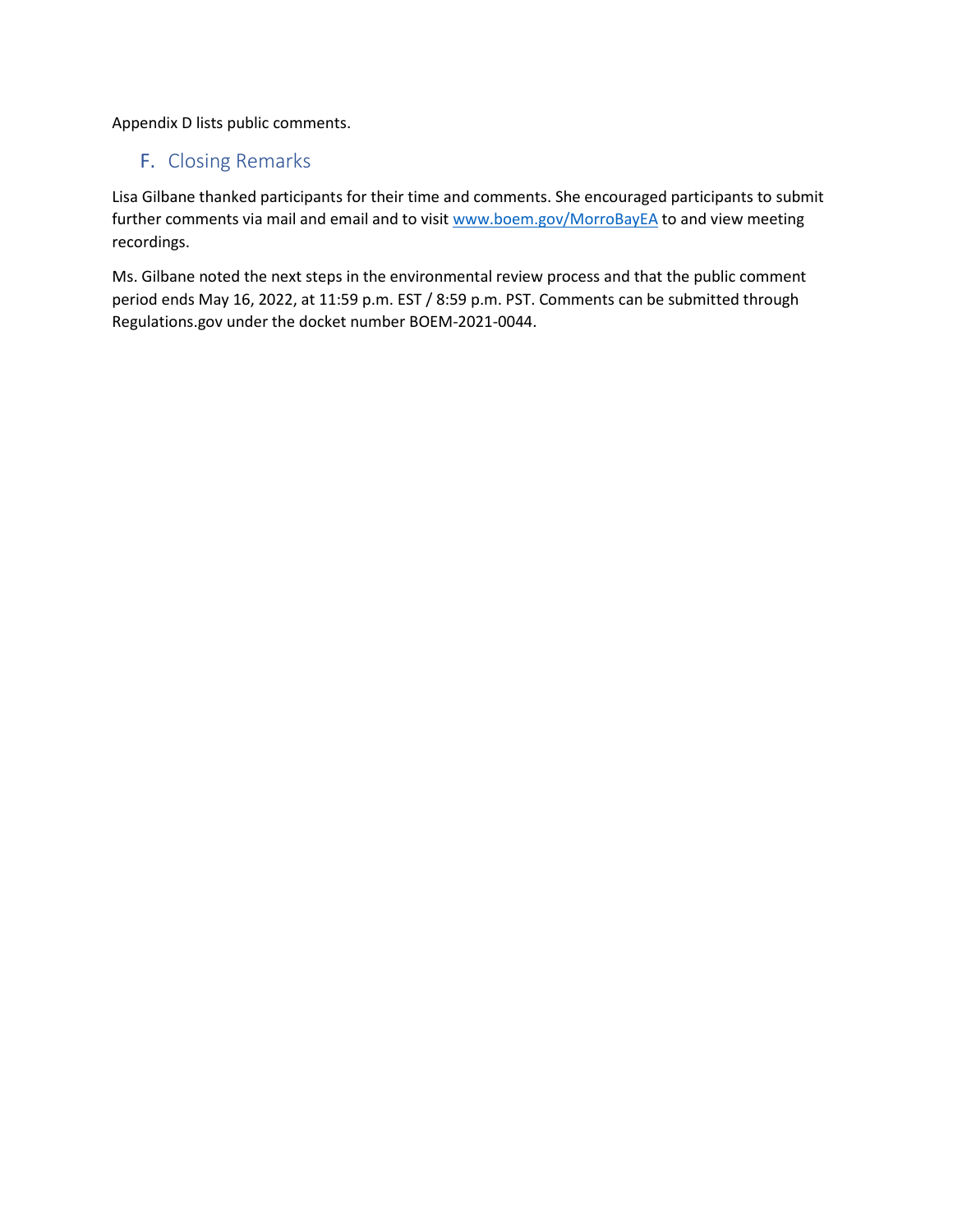III. Appendices

A. Agenda

# **Bureau of Ocean Energy Management Morro Bay Draft Environmental Assessment Public Meeting**

# **Agenda**

**Tuesday, April 19, 2022 9 a.m. – 12 p.m. PT**

#### **Registration:**

[https://kearnswest.zoom.us/webinar/register/WN\\_A71WPOIARn2lbAnrbQyjXw](https://kearnswest.zoom.us/webinar/register/WN_A71WPOIARn2lbAnrbQyjXw)

#### **Meeting Objectives**

- Provide information on the Morro Bay Wind Energy Area (WEA) and Draft Environmental Assessment (EA).
- Answer questions related to the Draft EA.
- Solicit public input on the WEA and Draft EA.

| <b>Agenda Item</b>                      | <b>Presenter</b>          |
|-----------------------------------------|---------------------------|
| <b>Welcome and Webinar Guidance</b>     | Kearns & West Facilitator |
| <b>Overview of Morro Bay Draft EA</b>   | Jennifer Miller, BOEM     |
|                                         | Lisa Gilbane, BOEM        |
| <b>Clarifying Questions on Draft EA</b> | Lisa Gilbane, BOEM        |
|                                         | Kearns & West Facilitator |
| <b>Public Comment</b>                   | Participants              |
|                                         | Kearns & West Facilitator |
| <b>Closing Remarks</b>                  | Lisa Gilbane, BOEM        |

## B. Registered Attendees List

| <b>First Name</b> | Last Name | <b>Affiliation</b> | <b>Type of Affiliation</b> |
|-------------------|-----------|--------------------|----------------------------|
| Lindsev           | Amtmann   |                    | Other                      |
| Morten            | Andersen  | DNV                | Business/Industry          |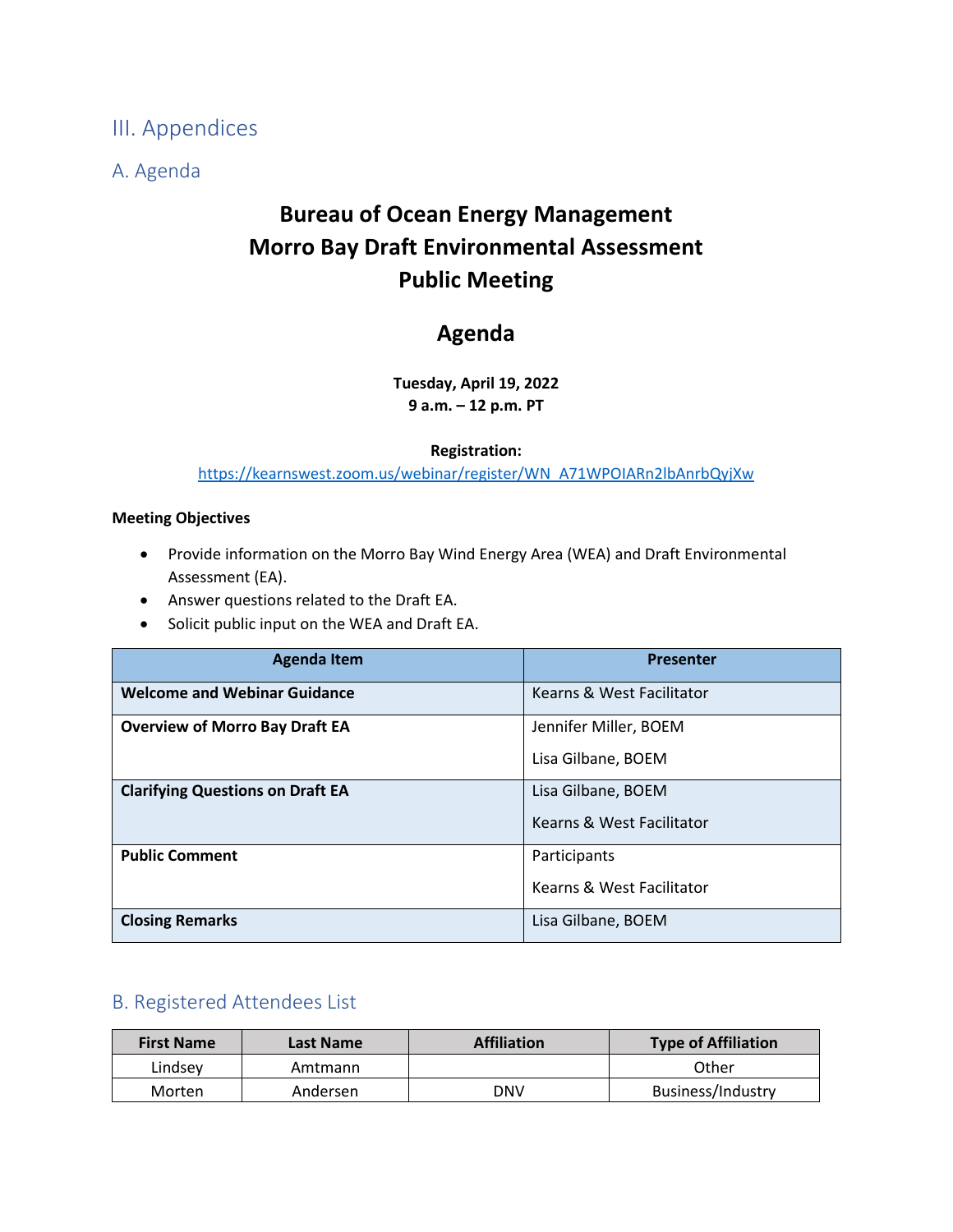| <b>First Name</b> | <b>Last Name</b>   | <b>Affiliation</b>              | <b>Type of Affiliation</b> |
|-------------------|--------------------|---------------------------------|----------------------------|
| Susanne           | Andresen           | Esgian                          | Business/Industry          |
|                   |                    | <b>York Precision Machining</b> |                            |
| Michele           | <b>Baker</b>       | & Hydraulics                    | Business/Industry          |
| Jack              | Barkowski          |                                 | Other                      |
|                   |                    |                                 |                            |
| Cory              | <b>Barringhaus</b> |                                 | Business/Industry          |
|                   |                    | <b>AFRY Management</b>          |                            |
| Claire            | <b>Behrens</b>     | Consulting                      | Business/Industry          |
| <b>Brian</b>      | Benito             |                                 | N/A                        |
| Gayle             | Bennie             | <b>SSE Renewables</b>           | Business/Industry          |
| James             | Bernthal-Hooker    | 4C Offshore                     | Other                      |
| Scott             | Bloom              |                                 | Other                      |
|                   |                    | <b>CA Natural Resources</b>     |                            |
| Lindsay           | Bonito             | Agency                          | Government                 |
|                   |                    | U.S. Fish and Wildlife          |                            |
| <b>Tracy</b>      | Borneman           | Service                         | Government                 |
| Elizabeth         | <b>Bradley</b>     | <b>Tetra Tech</b>               | Business/Industry          |
| Naomi             | <b>Brandenfels</b> | <b>Quinault Indian Nation</b>   | Tribal/Indigenous          |
|                   |                    |                                 |                            |
| Jenny             | <b>Briot</b>       |                                 | N/A                        |
| Albert            | <b>Brocone</b>     |                                 | Other                      |
| Ryan              | Brown              | energyRe                        | Business/Industry          |
|                   |                    | <b>Diamond Generating</b>       |                            |
| Bohdan            | Buchynsky          | Corporation                     | Business/Industry          |
| <b>Becky</b>      | Cairns             |                                 | Government                 |
| Chloe             | Campbell           | <b>SSE</b>                      | Business/Industry          |
| Amanda            | Canepa             |                                 | N/A                        |
|                   |                    |                                 |                            |
| Sam               | Cohen              |                                 | N/A                        |
| <b>Brian</b>      | Coleman            | GO-Biz                          | Government                 |
| Margaret          | Corvi              | Consultant                      | Tribal/Indigenous          |
|                   |                    |                                 | Non-governmental           |
| Julia             | De lamare          | nrdc                            | organization               |
| Casey             | Dennehy            |                                 | Government                 |
|                   |                    |                                 | Non-governmental           |
| Gene              | <b>DePuy</b>       | Monterey Bay Aquarium           | organization               |
| <b>Brett</b>      | Diener             | Manson Construction Co.         | Business/Industry          |
|                   |                    |                                 |                            |
| Crystal           | D'Souza            | <b>CDFW</b>                     | Government                 |
|                   |                    |                                 |                            |
| Dan               | Duke               | H. T. Harvey & Associates       | Business/Industry          |
| Jonathan          | Duran              | <b>SWRCC</b>                    | N/A                        |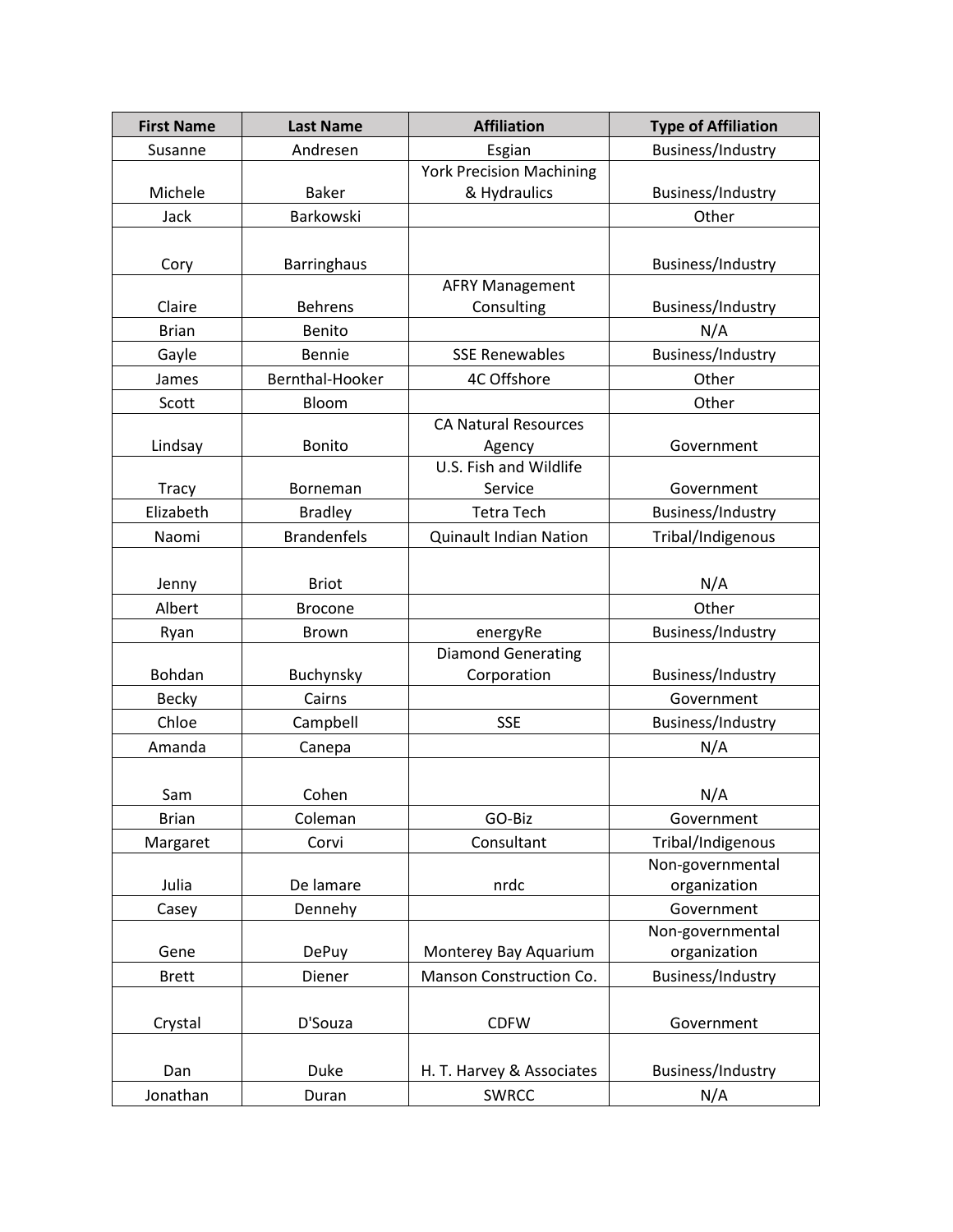| <b>First Name</b>   | <b>Last Name</b>   | <b>Affiliation</b>                  | <b>Type of Affiliation</b> |
|---------------------|--------------------|-------------------------------------|----------------------------|
| David               | Eller              |                                     | Business/Industry          |
| Lissa               | Eng                |                                     | Government                 |
| James               | Falino             |                                     | Other                      |
|                     |                    |                                     | Non-governmental           |
| Shilo               | Felton             | <b>National Audubon Society</b>     | organization               |
| Rachelle            | Fisher             | <b>Strategic Earth Consulting</b>   | Business/Industry          |
| Luisa               | Florez             |                                     | N/A                        |
| Tom                 | Fulton             | Acteon                              | Business/Industry          |
| Javier              | <b>Goas Martin</b> | OW Ocean Winds                      | Business/Industry          |
| Sophie              | Godfrey-McKee      | <b>NOAA</b>                         | Government                 |
| Claire              | Gonzales           | <b>UCSB</b>                         | Academia                   |
| Tom                 | Goulding           | Renews                              | Press                      |
| Juan                | Gracia             | <b>EPI Group</b>                    | Business/Industry          |
|                     |                    | Offspring International             |                            |
| <b>Ashley Nigel</b> | Grainger           | Ltd                                 | Business/Industry          |
| Mark                | Griffin            | Schmitz & Associatew                | Business/Industry          |
| Kerry               | Griffin            |                                     | Government                 |
| Karen               | Grimmer            | <b>MBNMS</b>                        | Government                 |
|                     |                    | Morro Bay Commercial                |                            |
| Tom                 | Hafer              | <b>Fishermen's Organization</b>     | Business/Industry          |
| Donald              | Haldane            | <b>SSE Renewables</b>               | Business/Industry          |
| Krystal             | Harwick            | <b>HDR</b>                          | Business/Industry          |
| Jack                | Haynie             | <b>Baird &amp; Associates</b>       | Business/Industry          |
| Geoffrey            | Hebertson          | <b>Rystad Energy</b>                | Academia                   |
|                     |                    |                                     | Community-Based            |
| Christine           | Heinrichs          |                                     | Organization               |
|                     |                    | <b>Environmental Defense</b>        | Non-governmental           |
| Kristen             | Hislop             | Center                              | organization               |
| Katherine           | Hoff               | CLEE (UC Berkeley)                  | Academia                   |
| <b>Breana</b>       | Inoshita           | Downey Brand                        | Business/Industry          |
| Dan                 | Jaynes             |                                     | Business/Industry          |
| Cheryl              | Johnson            | AECOM                               | Business/Industry          |
| Carliane            | Johnson            | Shell Renewable Energy<br>Solutions | Business/Industry          |
|                     |                    | <b>SLR International</b>            |                            |
| Nicole              | Johnson            | Corporation                         | Business/Industry          |
|                     |                    |                                     | Non-governmental           |
| Andrew              | Johnson            | Defenders of Wildlife               | organization               |
| Michael             | Karavolias         |                                     | Government                 |
|                     |                    |                                     | Non-governmental           |
| Kate                | Kelly              | Defenders of Wildlife               | organization               |
|                     |                    |                                     | Non-                       |
| Jeremy              | Kemp               |                                     | governmental organization  |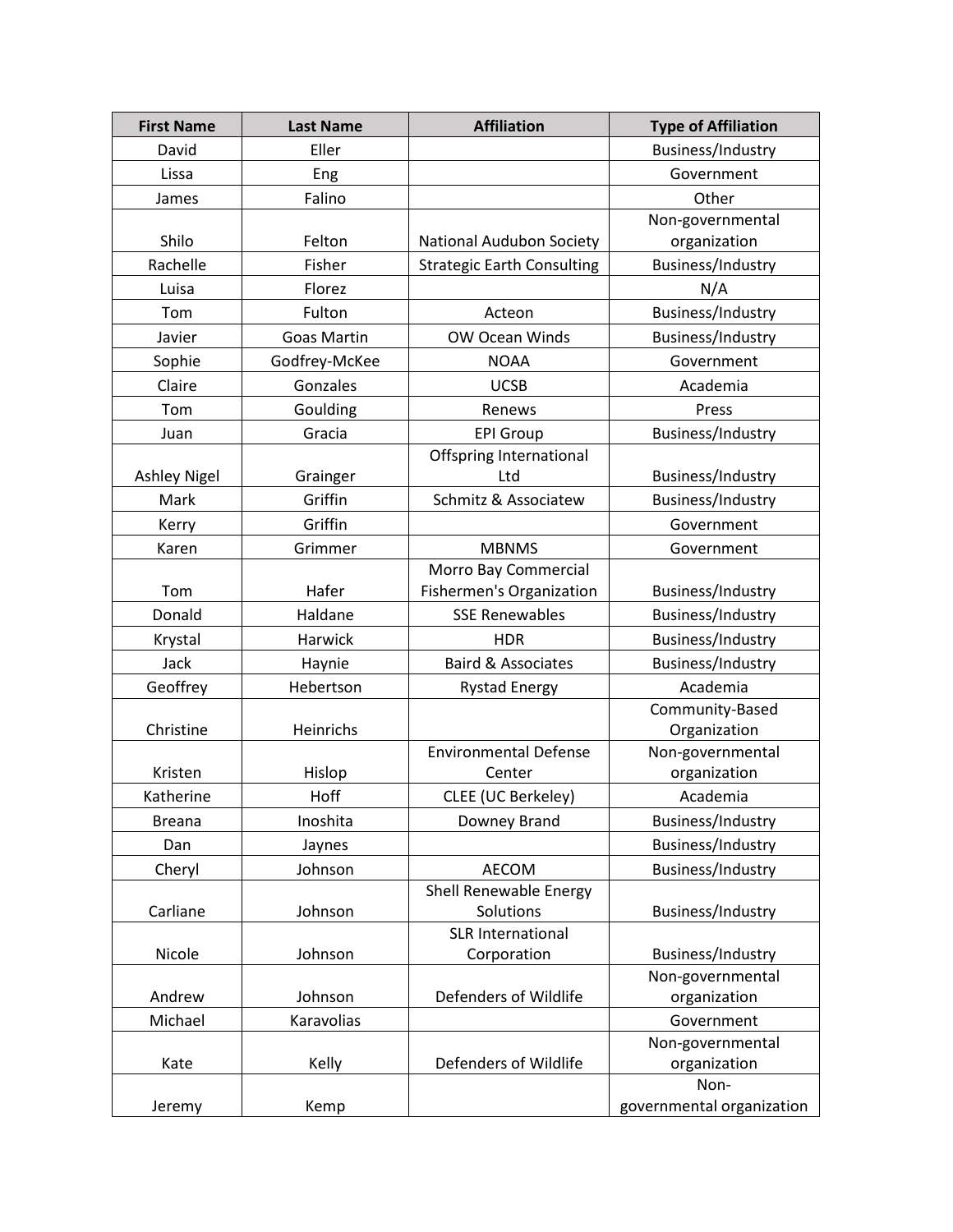| <b>First Name</b> | <b>Last Name</b>   | <b>Affiliation</b>              | <b>Type of Affiliation</b> |
|-------------------|--------------------|---------------------------------|----------------------------|
|                   |                    | Proposed Chumash                |                            |
|                   |                    | <b>Heritage Marine</b>          |                            |
| Michael           | Khus-zarate        | Sanctuary Campaign              | Tribal/Indigenous          |
|                   |                    | <b>Business Network for</b>     | Non-                       |
| Nancy             | Kirshner-Rodriguez | Offshore Wind                   | governmental organization  |
|                   |                    |                                 |                            |
| Sharon            | Kramer             | H.T. Harvey & Associates        | Business/Industry          |
|                   |                    | <b>Washington State</b>         |                            |
| Sean              | Kuschel            | <b>Department of Ecology</b>    | Government                 |
|                   |                    |                                 | Non-governmental           |
| Juliet            | Lamb               | The Nature Conservancy          | organization               |
| lynsey            | lambert            | <b>SGRE</b>                     | Business/Industry          |
| Jim               | Lanard             | Magellan Wind                   | Business/Industry          |
| Glenn             | Legge              | <b>HFW USA</b>                  | Other                      |
| Max               | Liebergesell       |                                 | Government                 |
|                   |                    |                                 |                            |
| Sarah             | Lim                |                                 | Other                      |
| Eric              | Lin                |                                 | Other                      |
|                   |                    |                                 |                            |
| Alden             | Lundy              | <b>BOEM</b>                     | Government                 |
| <b>Nicolas</b>    | Mac Ferran         | SBM Offshore                    | Business/Industry          |
| Idalia            | Machuca            | <b>DNV</b>                      | Business/Industry          |
| Jonah             | Margulis           | Aker Offshore Wind              | Business/Industry          |
| Aoife             | Mc Govern          |                                 | Business/Industry          |
|                   |                    | California Department of        |                            |
| Margarita         | McInnis            | Fish and Wildlife               | Government                 |
|                   |                    |                                 | Non-                       |
| Manley            | McNinch            | <b>SWRCC</b>                    | governmental organization  |
|                   |                    | <b>Innovative Environmental</b> |                            |
| Daniel            | Mendelsohn         | Science, LLC                    | Business/Industry          |
| paul              | michel             | <b>NOAA Sanctuaries</b>         | Government                 |
| Jacqueline        | Moore              | <b>PMSA</b>                     | Business/Industry          |
| Caroline          | Mueller            | Avangrid Renewables m           | Business/Industry          |
| Joao              | <b>Neves</b>       | X1 Wind                         | Business/Industry          |
|                   |                    |                                 | Community-Based            |
| Jeremiah          | OBrien             | F/V Aguero                      | Organization               |
| Kelsey            | Owens              |                                 | Business/Industry          |
| Rachel            | Pachter            |                                 | Business/Industry          |
| Alex              | Perez              | Swrcc                           | Business/Industry          |
| Robert            | Perry              | <b>Synergistic Solutions</b>    | Business/Industry          |
|                   |                    | Wilson Sonsini Goodrich         |                            |
| David             | Perry              | & Rosati                        | Other                      |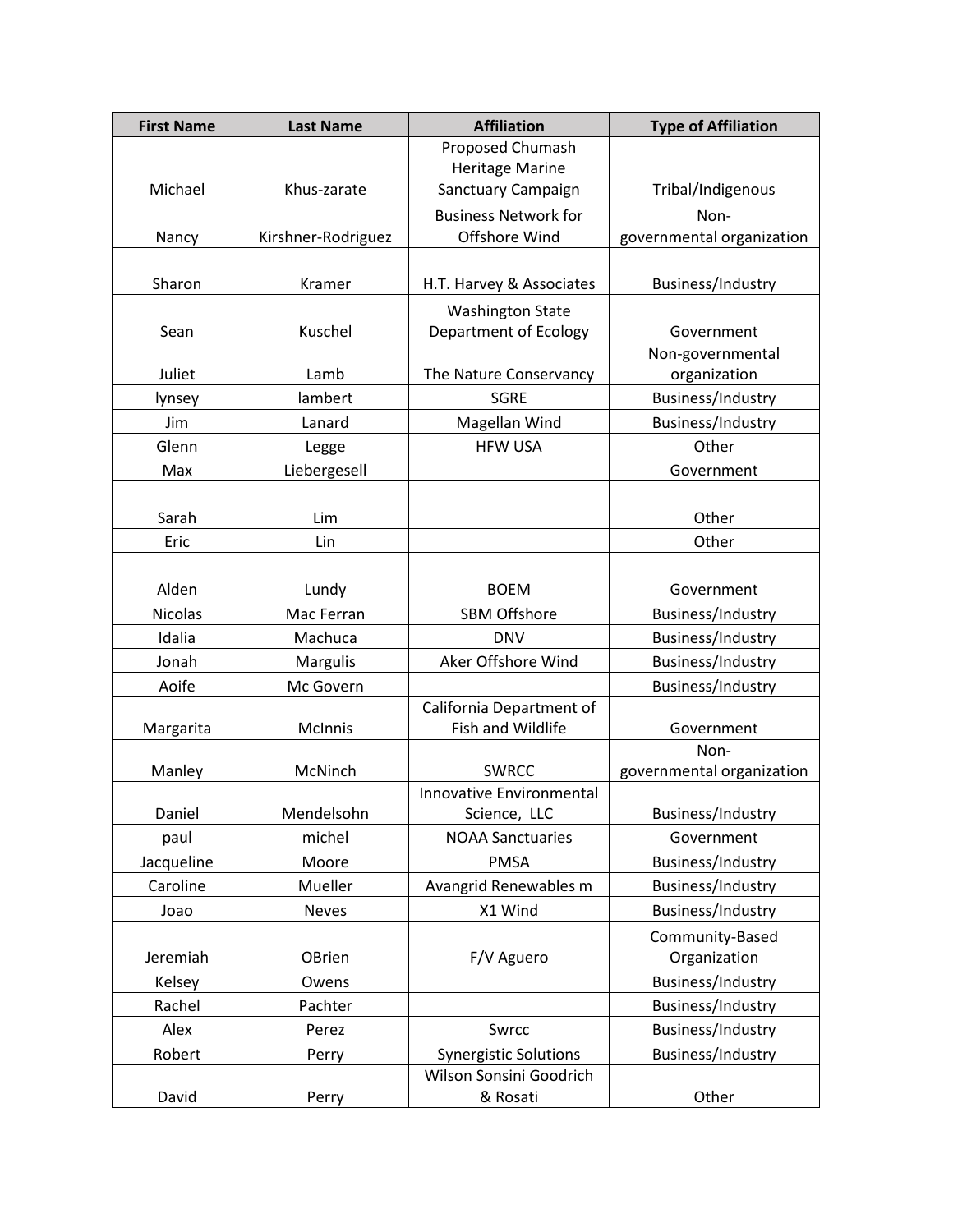| <b>First Name</b> | <b>Last Name</b> | <b>Affiliation</b>             | <b>Type of Affiliation</b> |
|-------------------|------------------|--------------------------------|----------------------------|
|                   |                  | <b>American Sportfishing</b>   | Non-governmental           |
| Larry             | Phillips         | Association                    | organization               |
|                   |                  |                                |                            |
| Torbjorn          | Prestegard       | Aker Offshore Wind             | Business/Industry          |
|                   |                  | <b>Green Planning Collab</b>   |                            |
| Morty             | Prisament        | (GPC)                          | Other                      |
| Sergey            | Provanov         | <b>Freelance Consulting</b>    | Business/Industry          |
| Benjamin          | Purper           | <b>KCBX</b>                    | Press                      |
| Cristi            | Reid             |                                | Government                 |
|                   |                  | Underground Solutions,         |                            |
| Gregg             | Rivoir           | Inc.                           | N/A                        |
| Bennetta          | Robinson         | AFL-CIO                        | Other                      |
|                   |                  | <b>Point Blue Conservation</b> | Non-governmental           |
| Cotton            | Rockwood         | Science                        | organization               |
| Emma              | Ross             | <b>USACE</b>                   | Government                 |
|                   |                  |                                |                            |
| AJ                | Rumfola          | Virginia Tech                  | Other                      |
|                   |                  |                                |                            |
| Hudson            | Sangree          | RTO Insider                    | Press                      |
|                   |                  |                                |                            |
| Kelly             | Sarber           | <b>Strategic Management</b>    | Business/Industry          |
|                   |                  |                                |                            |
| Annie             | Secrest          | County of San Luis Obispo      | Government                 |
|                   |                  |                                |                            |
| Katie             | Segal            | <b>UC Berkeley</b>             | Academia                   |
|                   |                  | Office of Advocacy, US         |                            |
|                   |                  | <b>Small Business</b>          |                            |
| Prianka           | Sharma           | Administration                 | Government                 |
|                   |                  |                                |                            |
| Jason             | Shi              | <b>BSEE</b>                    | Government                 |
|                   |                  |                                |                            |
| Karie             | Silva            |                                | Business/Industry          |
|                   |                  |                                |                            |
| Charles           | Smith            | GHD                            | Business/Industry          |
|                   |                  |                                | Non-governmental           |
| Stacey            | Snow             | Jacobs                         | organization               |
|                   |                  |                                |                            |
| Tom               | Sooter           |                                | Other                      |
|                   |                  |                                |                            |
| Esther            | Sperling         |                                | Government                 |
|                   |                  | California Department of       |                            |
| Jay               | Staton           | Fish and Wildlife              | Government                 |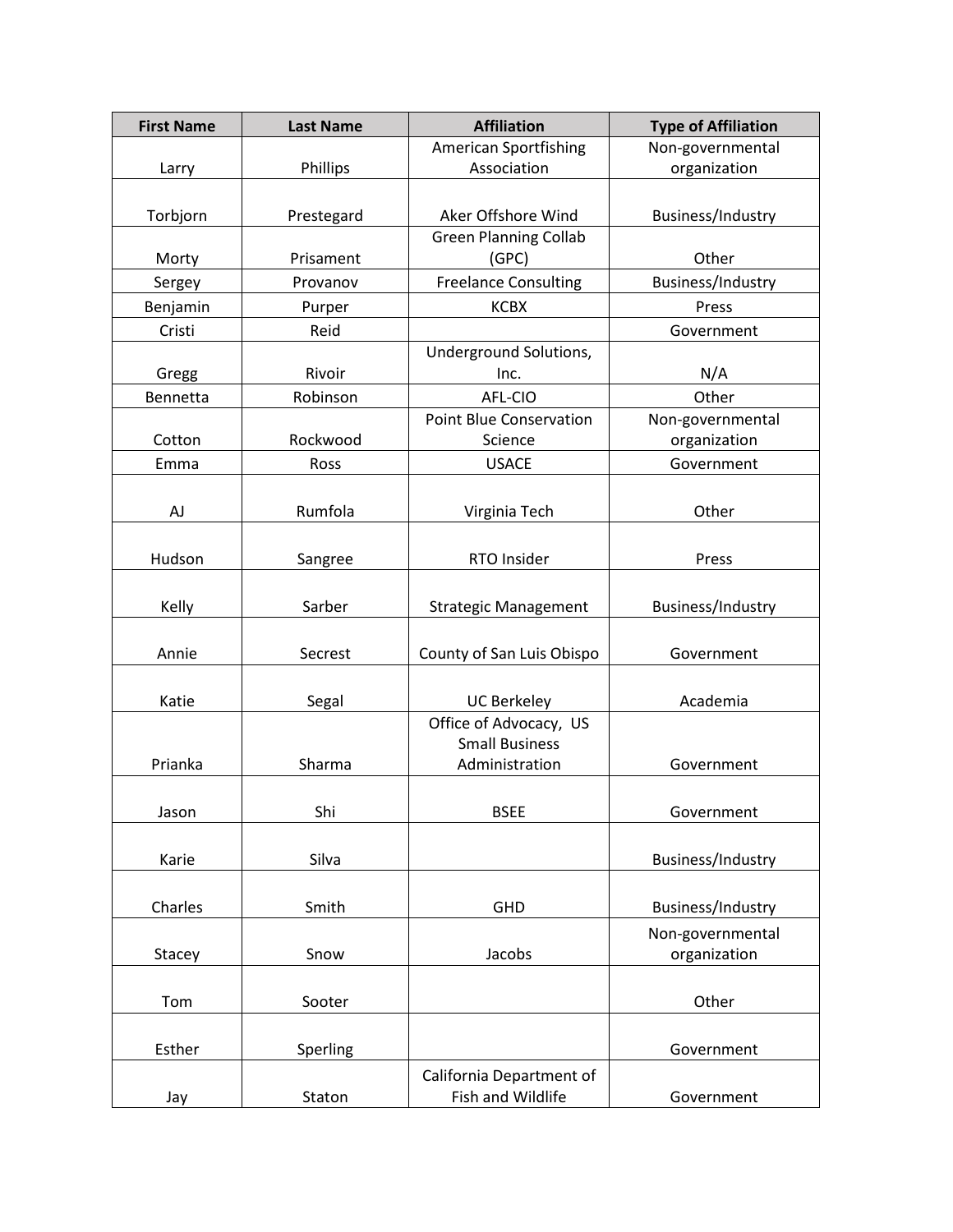| <b>First Name</b> | <b>Last Name</b> | <b>Affiliation</b>          | <b>Type of Affiliation</b> |
|-------------------|------------------|-----------------------------|----------------------------|
|                   |                  | <b>Ocean Conservation</b>   | Non-governmental           |
| Michael           | Stocker          | Research                    | organization               |
| Danna             | Stroud           | GO-Biz                      | Government                 |
| Joe               | Thacker          | Jacobs                      | Business/Industry          |
| Po-Chieh          | Ting             | EPA Region 9                | Government                 |
| Pedro             | Toscano          | Carpenters B A              | Business/Industry          |
| <b>Nico</b>       | Turpin-Invernon  |                             | Business/Industry          |
| richa             | Upadhyay         |                             | Government                 |
|                   |                  | <b>Willamette Technical</b> |                            |
| Justin            | van Emmerik      | Fabricators                 | Business/Industry          |
| Loryann           | Velez            |                             | Tribal/Indigenous          |
| Anthony           | Ventura          | <b>SWRCC Local 805</b>      | Business/Industry          |
| Jenny             | Vick             | <b>HDR</b>                  | Business/Industry          |
| Nicky             | Virdee           | <b>SSE</b>                  | Other                      |
|                   |                  |                             |                            |
| Kevin             | Wedman           | NV <sub>5</sub>             | Business/Industry          |
| David             | Weeshoff         | Pasadena Audubon            | N/A                        |
| Alla              | Weinstein        | Castle Wind LLC             | Business/Industry          |
| Kate              | Will             | Triton Systems, Inc.        | Business/Industry          |
| Katy              | Wilson           | Sempra Infrastructure       | Business/Industry          |
| <b>Brita</b>      | Woeck            | Orsted                      | Business/Industry          |
| David             | Wojtczak         | <b>Grid Focus</b>           | Business/Industry          |
| Mike              | Woods            | <b>Baird and Associates</b> | Other                      |
|                   |                  |                             | Community-Based            |
| Sarah             | Xu               |                             | Organization               |
| Alex              | Yachanin         |                             | Business/Industry          |
| Mario             | Zuniga           | US EPA                      | Government                 |

# C. Clarifying Questions and Oral Responses

Participants asked clarifying questions in the Zoom Q&A box after both presentations. Descriptions of questions and responses for both sessions are listed below. These are intended for reference and are not intended to be verbatim.

### **Questions**

*Materials*

- When will the recording of this meeting be posted?
	- o Slides for this presentation will be posted online on the day of the meeting (April 19). The meeting recordings must meet 508 Compliance and will take about two weeks. Meeting notes will be posted to BOEM's website.
- Will we be able to save the transcript for our notes?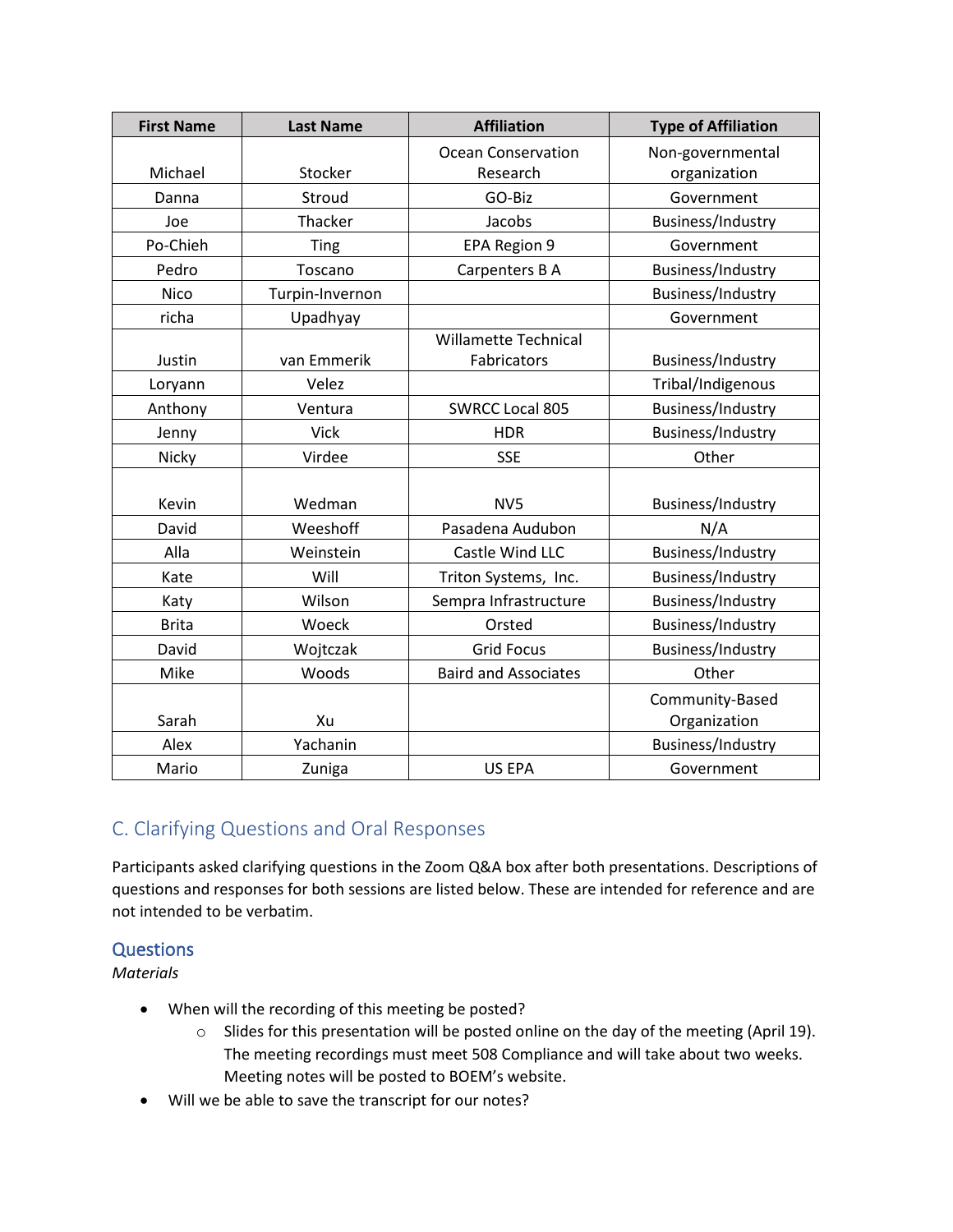$\circ$  The presentation is currently available and BOEM will share a recording and notes summary. The transcript is added to the meeting video recording and is not uploaded as a separate document.

#### *National Environmental Policy Act (NEPA)*

- Can you explain how the draft EA fits into the NEPA review process?
	- o NEPA requires federal action through an EA. In addition to the EA, BOEM incorporates a public comment process to assist and gather additional information and feedback.
- What is the strategy for looking at cumulative impacts if there is not an Environmental Impact Statement (EIS) until the Construction and Operations Plan (COP) stage?
	- $\circ$  Cumulative has a specific definition in NEPA. Cumulative impacts are discussed in the draft EA. It is related to other activities that are concurrent either spatially or temporally regarding proposed actions. This includes other buoys in place, other vessel traffic, and other projects with the same type of impacts. The Pacific Region does not have a COP yet because the COP is in a future stage.
- Why not begin with an EIS, which is typical with the oil and gas leasing process? Cumulative effects of onshore/nearshore support facilities in state waters could be significant, both positive and negative (both of which are required to be addressed per NEPA). Is an alternative approach to accomplish this via your process? Why not begin with an EIS?
	- $\circ$  BOEM must balance complying with federal law, engaging with members of the public, and gathering data for the project. BOEM continues to collect data and assess impacts after the leasing stage.
- The National Resource Defense Council (NRDC) is interested in ensuring that there is an environmental review that considers the impacts of many developments. At what point will BOEM review the impacts of multiple offshore wind (OSW) projects?
	- o As this meeting, BOEM is focusing questions on site characterization and site assessments. To expand on your question, please make an official comment or reach out to Lisa Gilbane.

#### *Proposed Sale Notice/Leasing*

- Please repeat the information regarding the PSN. Will Morro Bay and Humboldt call areas be captured in the same PSN document? When will the PSN be released?
	- $\circ$  One PSN will include both WEAs in Morro Bay and Humboldt. The specifics, terms, and conditions of the PSN will be available in the Spring/Summer of 2022.
- It seems like the BOEM lease auctions are structured in a way that the projects (and therefore the electricity that they sell) will be more expensive. Why doesn't BOEM offer these leases through reverse auctions, where developers would offer bids to sell electricity at the lowest price?
	- o BOEM does not control the cost of energy. Arrangements are made between the power purchaser and the lessee regarding the cost of energy. BOEM has specific regulations and competitive processes. BOEM's jurisdiction on leases comes from regulatory guidance.

#### *Timeline*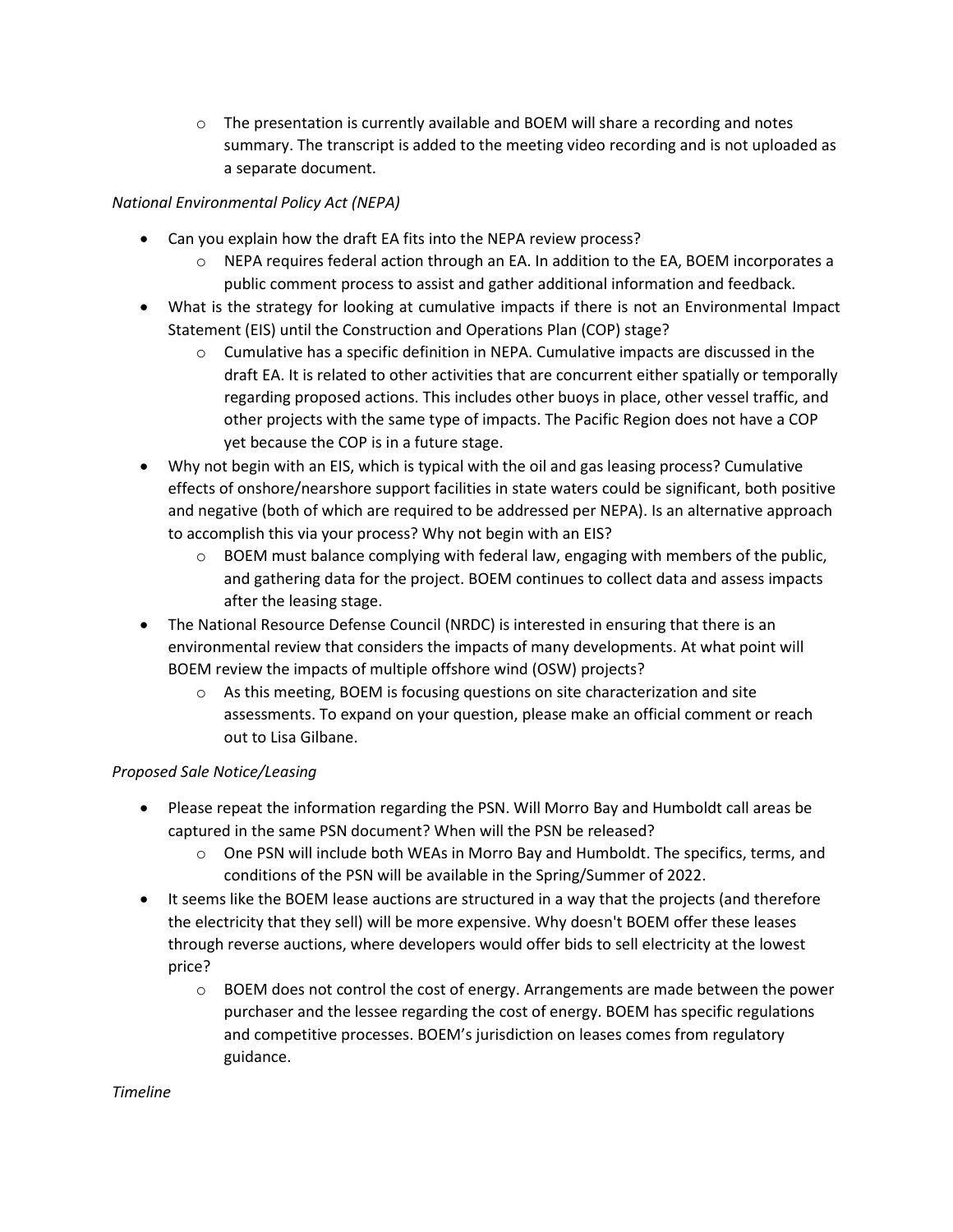- What is the timeline for wind energy projects moving forward?
	- $\circ$  COP decisions could take five years. Once BOEM issues a lease, lessees have five years to develop a COP to submit for review.

## D. Comments and Questions from the Public Input Opportunity

The following comments were received during the meeting. These are summaries of the comments received and are not intended to be verbatim.

- 1. BOEM should require in the lease hiring local accredited apprenticeship workers. Requiring a skilled trained workforce will revitalize the community, support good jobs, and continue to build revenue for local restaurants, stores, and merchants. (Five commenters shared similar comments.)
- 2. The fishing industry feels disregarded in the draft EA and looks forward to more collaboration with BOEM. Regarding the federal consistency determination, Section 433 states that the Coastal Commission held a decisional hearing on April 7 for the Humboldt section. Can that be confirmed? When will BOEM submit a separate determination for the project?
- 3. There are concerns around the cumulative impacts on marine life. A programmatic EIS is more beneficial than an individual impact assessment with a Construction and Operations Plan (COP). The environmental review should include all reasonably foreseeable activities. While renewable energy is important, there must be careful consideration of environmental impacts while moving forward with offshore wind.
- 4. BOEM hiring local accredited apprenticeship workers will create local jobs to support workers looking for work after the decommissioning of the Diablo Canyon power plant.
- 5. There should be a more detailed EIS as opposed to a Morro Bay specific EA to capture the nuanced impacts on the Outer Continental Shelf. BOEM's draft EA overlooks the impacts of converting 10 GW into electricity. Currently, wind energy drives upwelling. A conservative model funded by the Ocean Protection Council indicated that energy conversion showed a decrease of 10%-15% in upwelling adjacent to the call area. If the transfer function were just linear, the area would support 10%-15% less life from whales and fishery. BOEM should conduct a responsible methodical assessment at a systematic level and consider the interacting systems. Moving forward with the EA is not sufficient and will result in additional problems.
- 6. Offshore wind is an important source of energy. Historically speaking, in the development of studies for MMS oil and gas, the Central Coast, Santa Maria Basin, and Santa Barbara had gas leases. Those sites and meetings hold a wealth of information on issues and stakeholders involved in comments on the lease sales. The Morro Bay coordination programs and Coastal Trails issues can be referenced as possible mitigation measures. In general, commercial fishing is synonymous with fishermen but not always. Fisheries from an ecological standpoint should be addressed. BOEM should consider onshore support for state waters, stage area supply vessels, and refer to commenting processes in the Outer Continental Shelf Lands Act.
- 7. More than 375 square miles of impacted California coast interests the recreational fishing community of more than 55 million recreational fishers and anglers. As a group critically impacted by offshore wind, BOEM should understand the uncertainty relative to the deep-water impacts from offshore wind. BOEM should continue transparency and engagement with stakeholders involved.